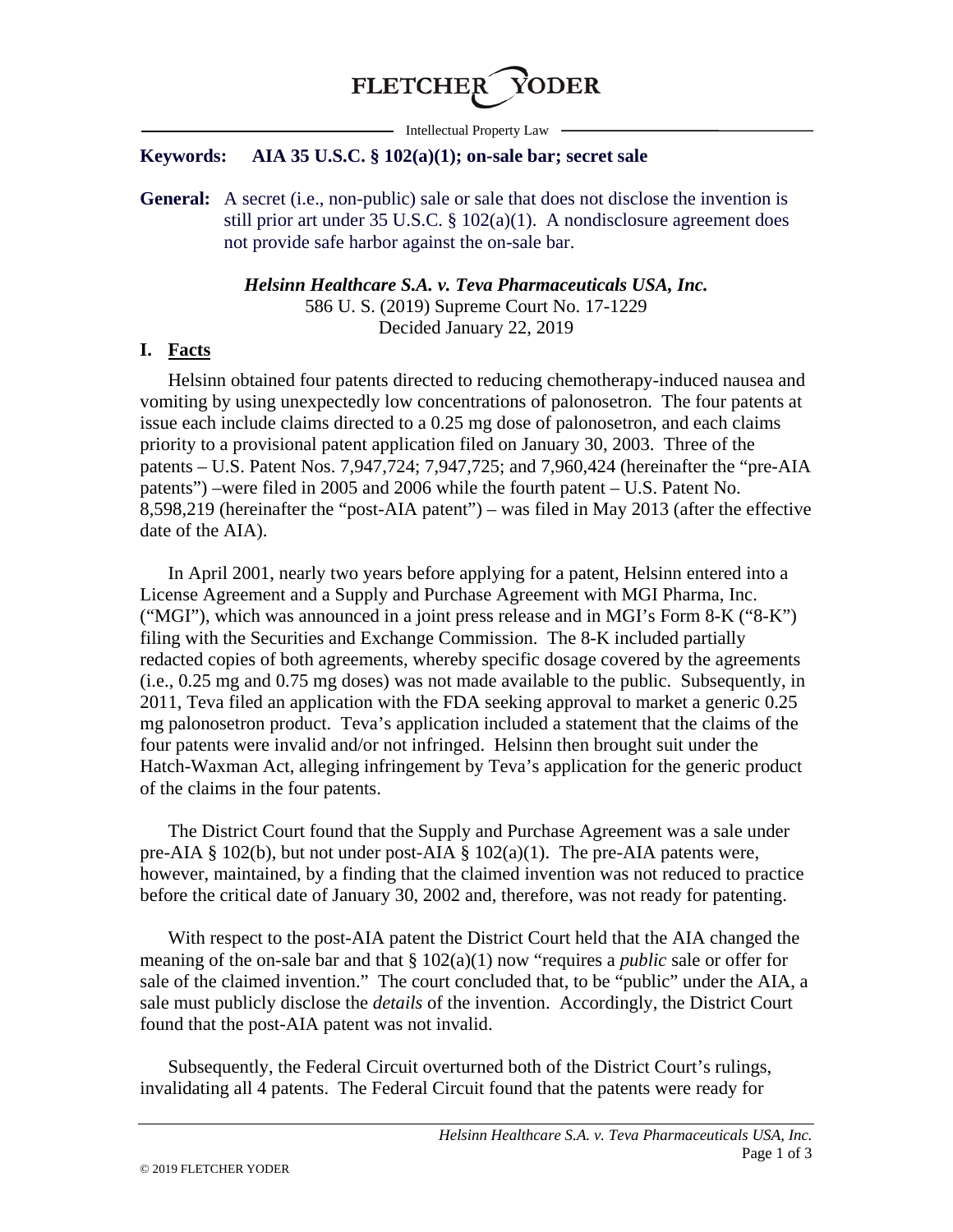patenting, and, thus, the pre-AIA patents were invalidated. Additionally, the Federal Circuit decided that the Supply and Purchase Agreement amounted to a public sale, and, even though the invention was not disclosed publicly, the details of the invention need not be publicly disclosed in the terms of sale, and, thus, the post-AIA on-sale bar applied. The Federal Circuit held that the AIA did not change the meaning of the on-sale bar of § 102.

# **II. Issues**

Did the Federal Circuit err in finding that the AIA did not change the meaning of the on-sale bar?

# **III. Discussion**

The Supreme Court affirmed the Federal Circuit ruling and stated that a commercial sale to a third party who is required to keep the invention confidential may place the invention "on sale" under  $\S 102(a)(1)$ .

The Supreme Court noted that under pre-AIA, the on-sale bar was determined to apply to inventions that were "the subject of a commercial offer for sale" and "ready for patenting." Pfaff v. Wells Electronics, Inc., 525 U.S. 55, 67 (1998). It was also noted that the pre- and post-AIA language was substantially similar, with the difference being the additional language of "or otherwise available to the public." The Supreme Court made the point to decide whether or not the additional language altered the meaning of the "on-sale" bar.

The Supreme Court concluded that because Congress maintained the same language in the first part of under  $\S 102(a)(1)$ , They "must be considered to have adopted also the construction given by this court to such language, and made it a part of the enactment." The additional language was considered a catchall clause, and if Congress had meant to change the meaning of the previous language, the additional language was "a fairly oblique way of attempting to overturn" the pre-AIA interpretation.

The change to § 102 by adding "or otherwise available to the public" was not seen as enough of a change to conclude that Congress intended to alter the meaning from what was previously interpreted.

# **IV.Conclusion**

The court affirmed the Federal Circuit judgment and found that the catch-all clause added to AIA 35 § U.S.C. 102(a)(1) does not invalidate years of case law interpreting the "public use" and "on sale" statutory language, in the absence of a clear repudiation by Congress.